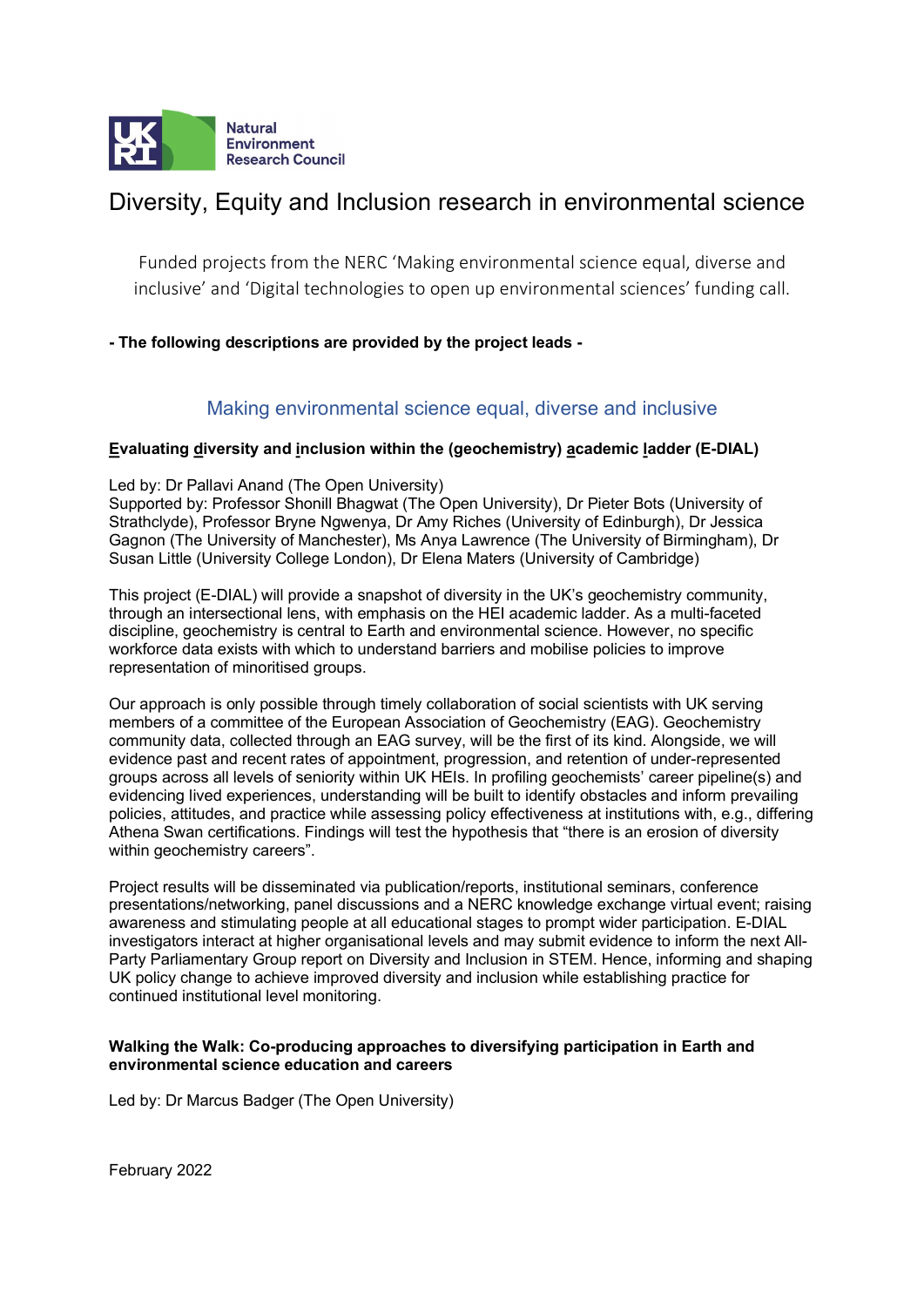

**Natural Environment Research Council** 

Supported by: Professor Clare Warren, Professor Richard Holliman, Ms Janice Ansine, Dr Yoseph Araya (The Open University)

For many people working in the Earth and environmental sciences today, the first spark of interest came from childhood/youth experiences in nature. In the UK, green and rural spaces are often considered by many Black, Asian and minority ethnic (BAME) communities as places where they are not welcome. The result is that many BAME communities remain disconnected and isolated from nature. The spark never flickers for these families, and natural sciences are not seen as a career route for their children. Since climate change affects all of society, it is essential to open meaningful pathways for the inclusion of diverse voices in this discourse. Financial, social, cultural and structural barriers can be obstacles to accessing the outdoors, as recognised by both environmental and grassroots community organisations advocating for change.

 This project will bring together environmental scientists and grassroot BAME community groups to identify and deconstruct nature access barriers through developing and road testing flexible and adaptable activities. The project will empower these community groups to lead their own journeys into appreciating and understanding the science behind natural spaces and share that knowledge with their audiences. We will co-design and test approaches to bring informal environmental science learning directly to group leaders trying to make the UK countryside a more inclusive environment for all to enjoy.

# A Virtual Environmental Geoscience Experience Led by: Dr Adam Booth (University of Leeds)

Supported by: Dr Jacqueline Houghton, Mr Benjamin Craven, Dr Taija Torvela, Dr Roger Clark, Dr Christopher Green, Dr Jon Mound (University of Leeds)

Geoscience faces a crisis of recruitment and retention: it urgently needs to remove the barriers to inclusivity that make it dominated by a privileged white-male demographic, while recasting the fundamental role of geoscientists in the energy transition. Fieldwork can be an inspirational component of geoscience training but can present barriers to inclusivity, excluding those (e.g.) with disabilities, vulnerable to ethnic- or sexuality-based harassment, or from disadvantaged backgrounds.

Our project uses a virtual field experience to overcome these barriers, sparking geoscience curiosity among disadvantaged/under-represented learners via the inspirational problem- solving challenge of geophysical data analysis. As a means of exploring the hidden subsurface, geophysical surveying presents a technological solution to a curiosity-led investigation. Our virtual geophysics experience will present the environmental challenge of windfarm construction, thus recasting the role of geoscience away from traditional oil- and-gas perception and highlighting its energy-future benefits. It will invite users to explore and critique a data archive, to optimise geophysical survey strategy and assess site geology for supporting wind turbines. Funding will support geophysical data acquisition at a site in North Wales, and the development of a user interface through which resources will be accessed.

 The virtual geophysical fieldtrip will be widely available and adaptable for diverse instructors and learning communities for whom fieldwork would ordinarily be challenging. By bringing the field to the learner, delivering our virtual resource as part of outreach initiatives will catalyse the interest of diverse users at early stages of their educational career, ultimately increasing the diversity of the environmental geoscience sector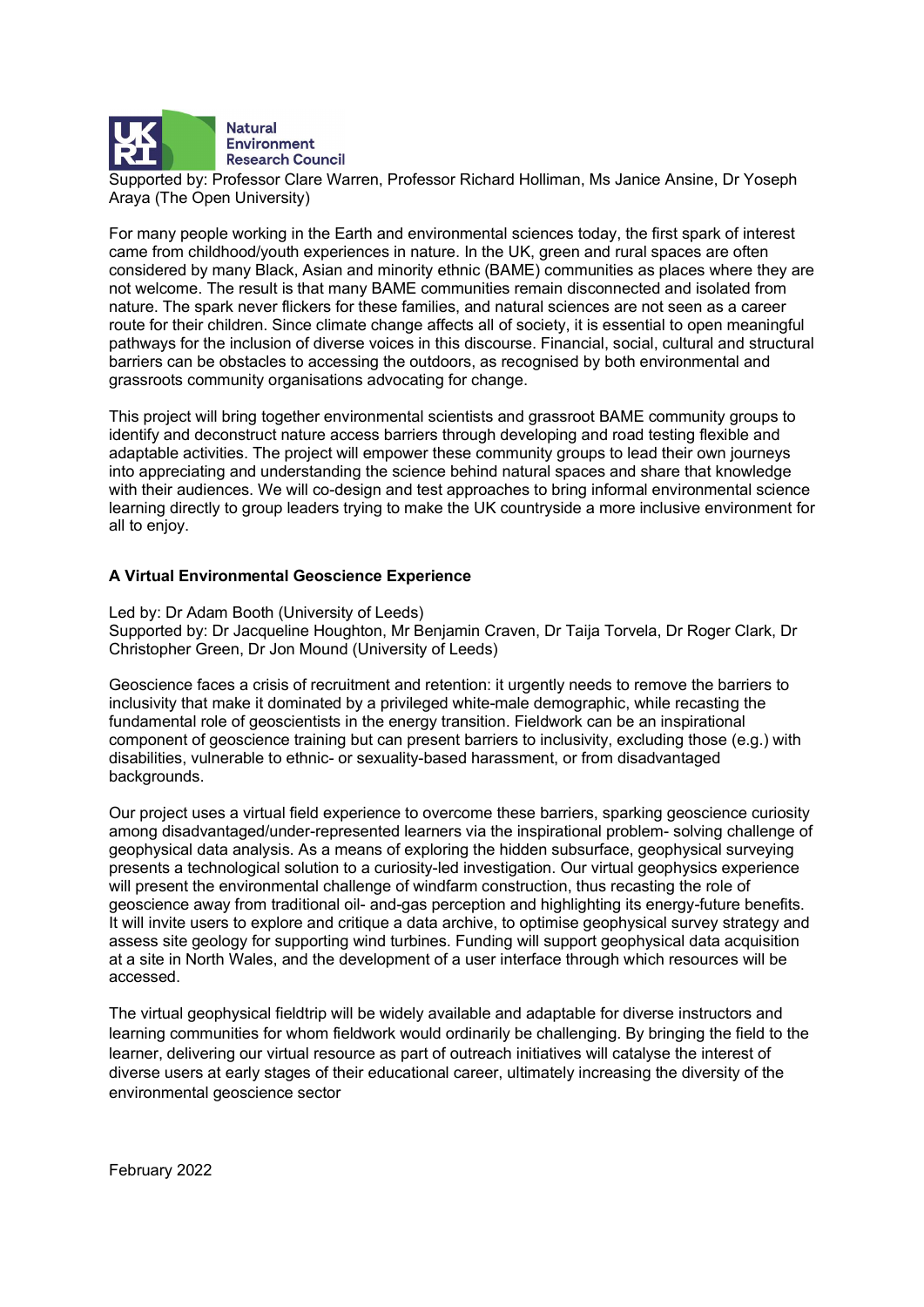

# Amplifying our students' voice: the co-production of undergraduate field courses (residential

Led by: Dr Maria-Martina Quaggiotto and Dr Jo Clarke (University of Stirling) Supported by: Dr Stella Mouroutsou, Dr Jennifer Dickie, Dr Christian Schroeder (University of Stirling), Dr Dominic McCafferty (University of Glasgow)

Research into co-design is a developed field but only recently is it being put into practice for EDI purposes. Co-design can be a successful method to improve equality, diversity and inclusivity, but only when participants are involved at every step and their lived experience is the main focus.

In this project we will support undergraduate students to identify environmental, structural, and attitudinal barriers in field work and co-produce a residential and a non-residential field course with the aim to improve access to field skills for all students. We first work towards identifying EDI barriers and solutions through questionnaires, workshops and interviews facilitated by a charity run by young people for young people. We then co-design, -develop and -produce the two field courses, exploring approaches and finding solutions to improve EDI in residential and non-residential field settings. All participants are compensated for their time, travel, subsistence. The project also covers any caring and equipment costs to promote inclusivity. Using our student networks, we will actively encourage students with diverse identity characteristics to attend the co-designed field course and provide feedback on their experience. Our results will be written up collaboratively with the students in the form of case studies published in peer-reviewed articles and presentations for an academic, policy and non-specialist audience.

Our current undergraduates are the next generation of environmental scientists, and field skills are essential for this role. Finding solutions and approaches to make fieldwork accessible, inclusive, and diverse is therefore our prerogative.

## Decolonising environmental sciences: An action research approach to develop practicebased guidance to support inclusive UG and PG teaching environments<br>Led by: Dr Hannah Davis (Newcastle University)

Supported by: Dr Sharron Kuznesof, Professor Alison Shaw, Mrs Eleanor Farrington, Dr Amelia Magistrali (Newcastle University)

The participation of Black, Asian and Minority Ethnic (BAME) students in undergraduate environmental sciences programmes is amongst the lowest in the physical sciences and further deteriorates in postgraduate research where retention rates are 6.9% compared to the UK national average of 18.5%. Multiple factors contribute to these racial inequalities throughout the student life cycle, and initiatives to address them are centred around building a more inclusive culture.

This project aims to help foster a sense of belonging for BAME students through the training of environmental science educator role models and development of practice-based guidance to support inclusive undergraduate (UG) and postgraduate taught (PGT) teaching environments. The project will focus on curriculum decolonisation.

Curriculum decolonisation requires educators to recognise and address unconscious biases and to have the knowledge and confidence to make changes to their pedagogic practice. At present, practical advice on how to decolonise the environmental sciences is limited. This project takes a novel approach by addressing both the process and practice of curriculum decolonisation with a behaviour change intervention using the Influence Model of Organisational Change (IMOC) as a framework.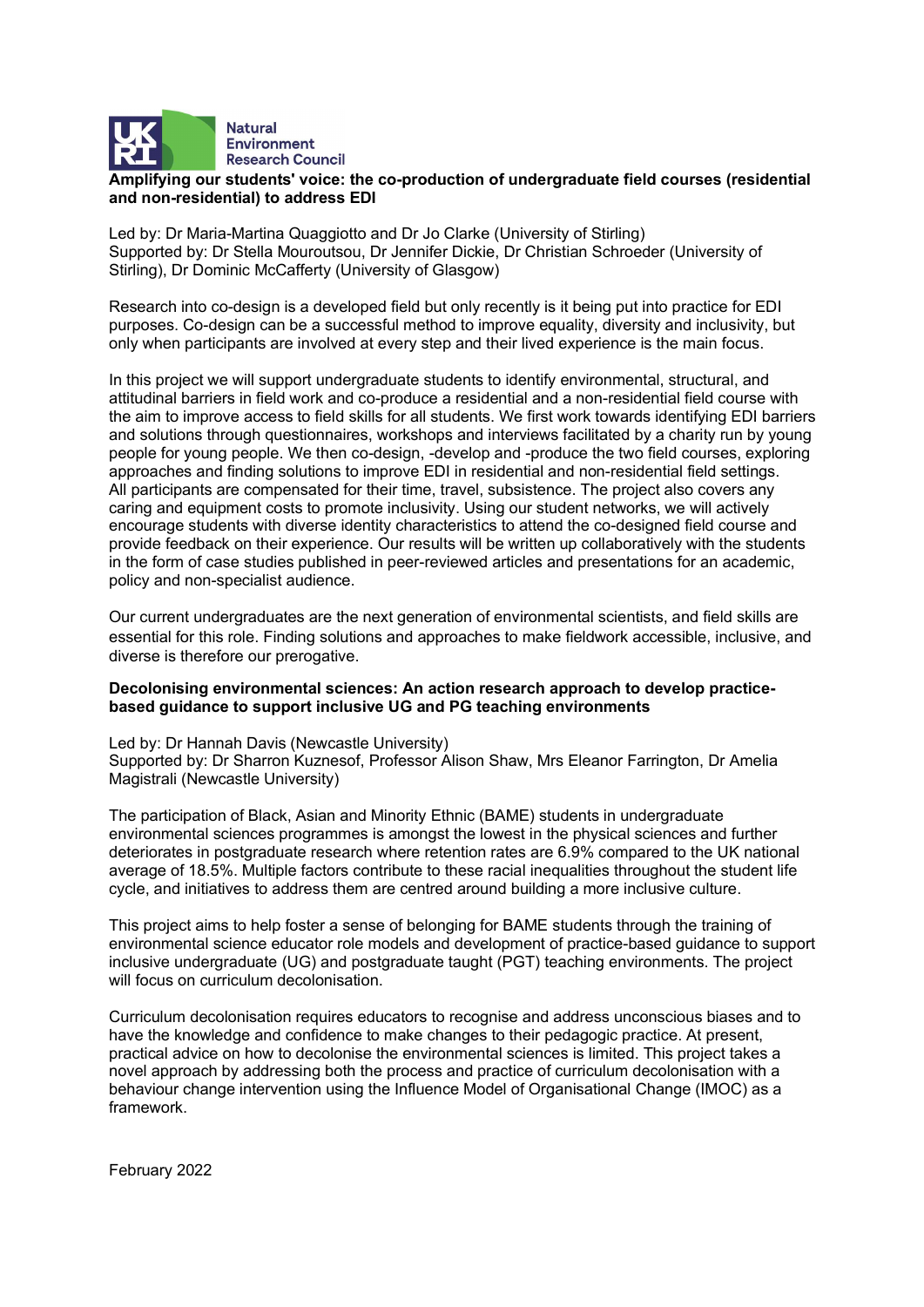

Using constructive conversations based upon educator participants' choice of teaching materials evaluated against an Inclusive Curriculum Framework, this approach moves beyond 'deficit training' to an 'engagement' model to support sustainable decolonisation practices.

A co-created toolkit of teaching materials, module reviews and a case study to develop role modelling behaviours to leverage decolonisation practices for a more inclusive teaching environment are amongst the anticipated outputs.

## Building solid ground for racial diversity in Geography, Earth & Environmental Sciences

postgraduate research<br>Led by: Professor Natasha Dowey (Sheffield Hallam University) Supported by: Dr Rebecca Williams, Dr Munira Raji (University of Hull), Dr Sam Giles, Anya Lawrence (University of Birmingham), Professor Christopher Jackson (University of Manchester), Dr Benjamin Fernando (University of Oxford)

The There is a well-documented racial diversity crisis in Geography, Earth and Environmental Sciences (GEES) subjects in the Global North, which leads to inequities in who does environmental research. This project aims to increase participation and retention of BAME (Black, Asian and minority ethnic) postgraduate research (PGR) students in GEES topics and therefore increase diversity in environmental research.

The project will link evidence-based interventions, each targeting a different barrier to racial diversity in NERC-facing GEES research. To improve engagement and participation of BAME students in GEES PGR we will deliver a research school bringing together BAME students, staff and alumni to (1) address GEES-specific negative perceptions around field research, colonialism and careers perceptions, (2) facilitate role model visibility and networking via careers events and a conference and (3) increase successful applications through PhD interview and fellowship writing workshops targeting NERC-funded opportunities. We will remove barriers to access by building a doctoral training (DTP/CDT) working group focused on making PGR application and interview processes inclusive and anti-racist; we will share findings and best practice with key stakeholders. We will improve the experience and increase retention of BAME students in environmental research by improving their sense of belonging and inclusion through a mentoring network of alumni, post-doc, academic, and industry mentors.

Through our novel, multidisciplinary adoption of action research (collaborative, self- reflective inquiry) in physical science, we will evaluate and demonstrate the impact of these activities in a UK context, enabling us to develop strategic and evidenced insights translatable to other UK HE disciplines.

#### Making environmental and health equal, diverse, and inclusive: Reflections from a Centre of Environment and Human Health (REACH)

Led by: Professor Lora Fleming (University of Exeter)

Supported by: Dr Musarrat Reza, Tinashe Verhaeghe, Rae Preston, Sabiha Allouche, Dr Barnett-Naghshineh, Dr Bethany Roberts, Dr Daniel Derbyshire, Dr Kath Maguire, Malcolm Richards, Riadh Ghemmour (University of Exeter), Dr Sheray Warmington (Independent Consultant)

The European Centre for Environment and Human Health (ECEHH; www.ecehh.org) (a WHO Collaborating Centre) in the University of Exeter Medical School has established a strong track record of interdisciplinary research and training around environment and human health interconnections working with diverse communities locally and internationally. Although there has been a health and environment inequalities theme to Centre research, only recently have Centre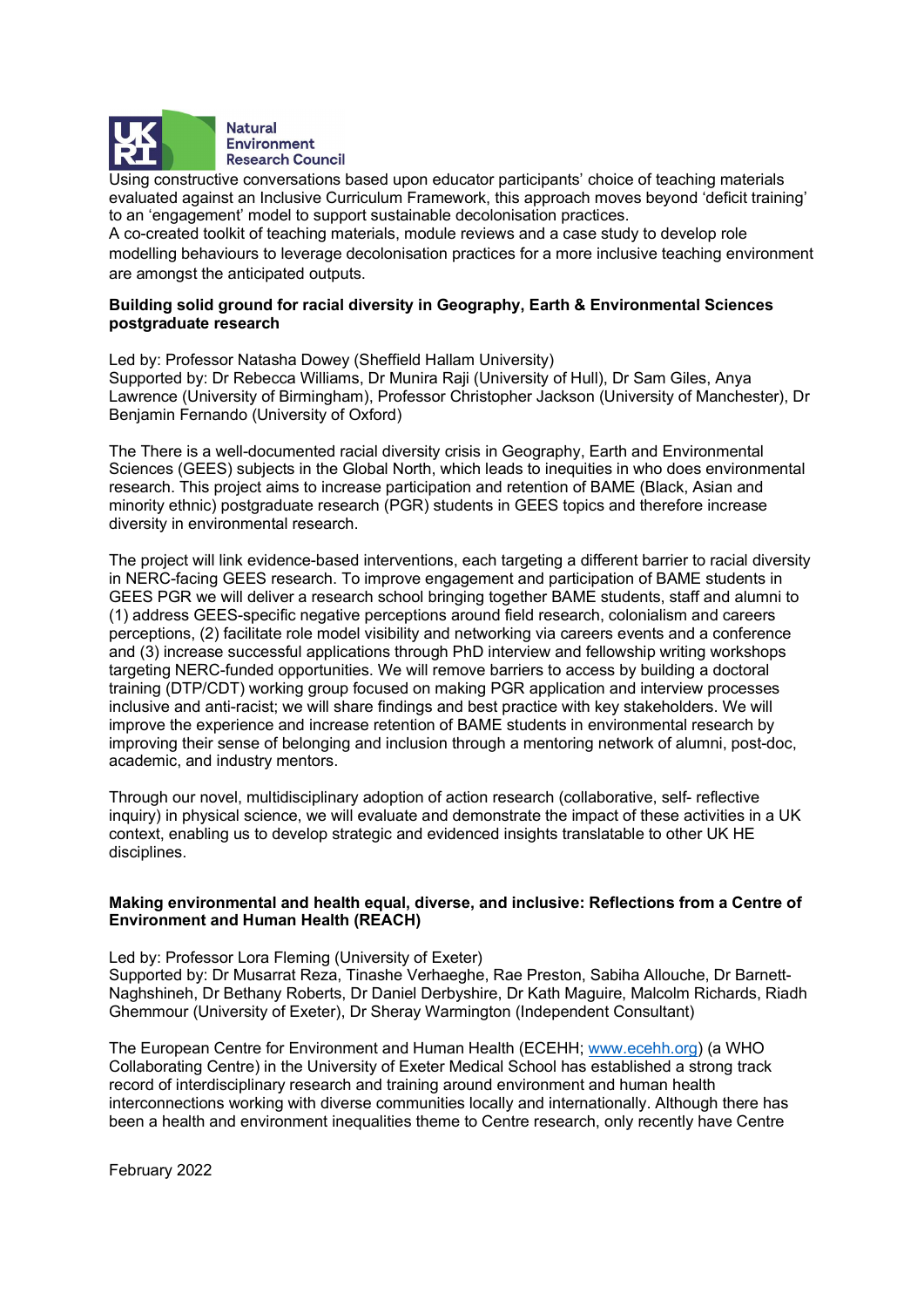

members begun to critically examine issues of intersectionality, diversity, inclusion, colonisation and racism as they pertain to both research/training activities and to the Centre culture. Currently, the Centre (and in environmental sciences) are predominantly white, straight, able-bodied, middle class; ECEHH research and training activities lack an informed focus on decolonisation and racism in environment and health.

This proposal will allow the Centre to take stock of current and future research and training through a lens of decolonisation and anti-racism. Using existing work on intersectionality, diversity and inclusion, decolonisation and critical race theory, Centre members and partners will reflect on their research and work culture. Best practices, existing recommendations and key exemplars will be sought in the UK and beyond, involving our national and international partners.

This evidence will be used to create recommendations for EDI and how to integrate an ongoing reflective intersectional approach into Environment and Health research and training. A collaborative and iterative approach will be applied through co-creation with Centre members and an external EDI-expert Advisory Board. The results and findings will be shared with other national and international institutions working on environment and human health.

# REDRESS: Improving diversity and inclusiveness in the UK marine sciences<br>Led by: Professor Alex Ford (University of Portsmouth)

Supported by: Dr Darren Mernagh, Dr Sarah Reynolds, Mr Rory Miles, Dr Yvonne Howard (University of Portsmouth)

The Protecting the planet from climate change, pollution, habitat destruction and resource exploitation requires contributions from diverse thought leaders. Marine Sciences in UK academia is currently failing to attract a diverse background of students at undergraduate level, subsequent transition to postgraduate education and at a senior leadership level.

The socioeconomic and cultural drivers for this are not currently clear and is likely to vary by ethnicity, communities and region. Consequently, the discipline is not reaching the full base of talent and potentially failing in its influence in educating and changing behaviours amongst the community. Driven by the UK Research, People and Culture Strategy, we are aiming ensure that youth from all backgrounds are inspired into careers in Marine Science.

REDRESS will bring together the UK's leading providers of marine science education, learned societies, student/community representatives and 'thought leaders' for a series workshops focusing on developing a roadmap to improving representation and inclusion of black and ethnic minorities communities in the Marine Science discipline. The workshop will define/refine the current landscape within the marine sciences and the drivers for career choices amongst ethnic minority groups. The workshop would be organised by the marine community but run by EDI culture change specialists. Participants will gain insight of best practice (e.g. TV programming, and armed forces) in attracting wider sectors of the community. The project will develop a UK roadmap which could be adopted by universities to support successes in the Race Charter for attracting students of diverse background through widening participation activities.

#### GAIA (Geoscience Access, Inclusion and Attainment)

Led by: Dr Beth Fox (University of Huddersfield) Supported by: Dr Anna Davidson, Mrs Rukhsana Din, Dr Vicki Trowler, Ms Chidochemoyo Nyakonda, Ms Raphaella Ward (University of Huddersfield)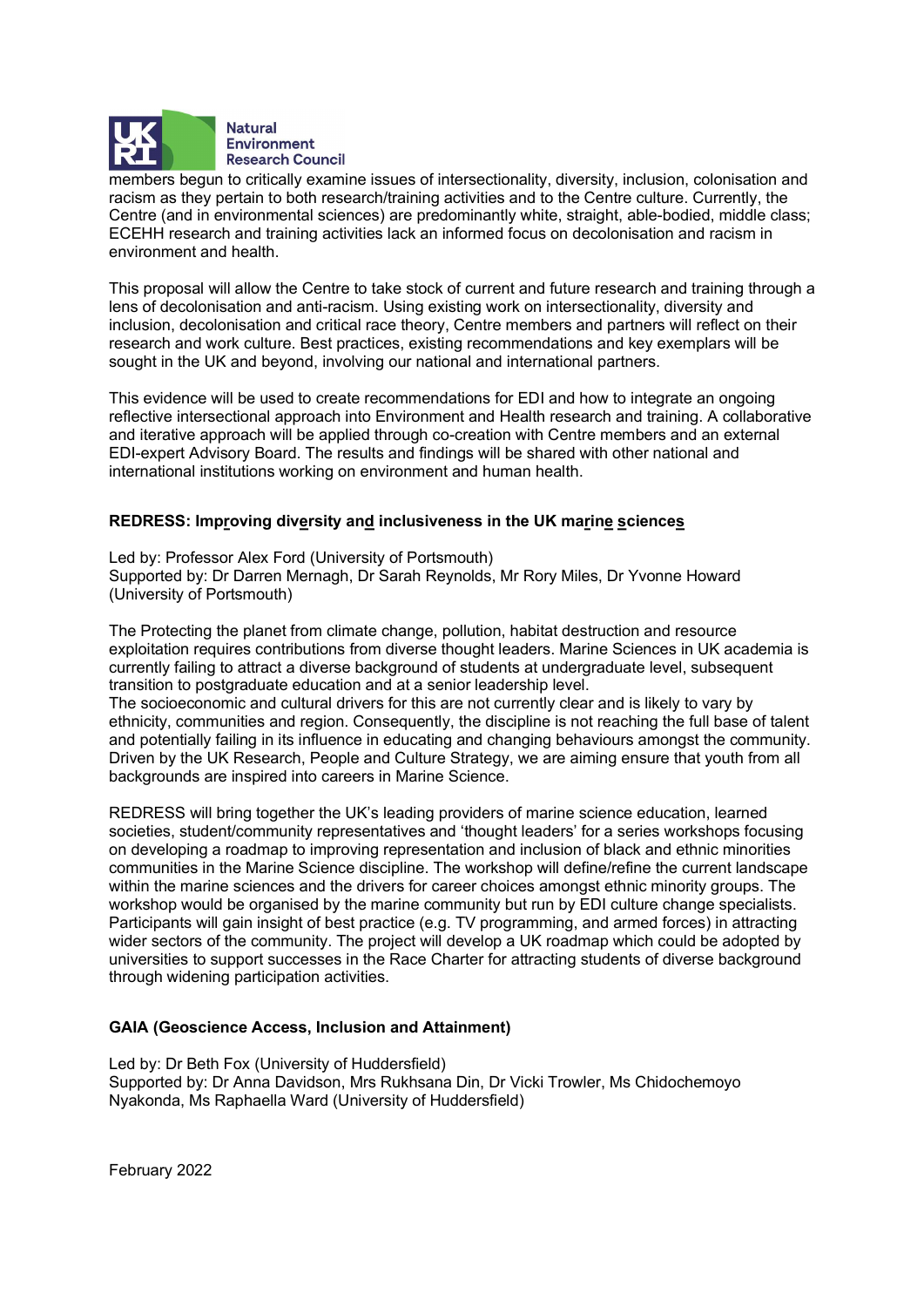

**Natural Environment Research Council** 

The Higher Education Statistics Agency data indicate that Geographical and Environmental Studies is one of the least diverse of all subjects surveyed. This lack of diversity is characteristic from early in the "pipeline".

Geography and Geosciences can be a gateway to influential careers that shape our physical and social infrastructures and environments and future research directions. It is vital that we have the breadth of our society represented in these sectors. However, a simple focus on increased representation is not sufficient without an understanding of the barriers to access that occur both at FE and at undergraduate level.

Our project tackles barriers to access in both the transition to university and the undergraduate experience through three integrated streams: a non-residential Spring School for 16+ participants from under-represented groups; a set of Role Model Profiles of diverse practitioners in the geosciences, co-created with participants in the Spring School; and the elaboration of a set of guidelines for an inclusive and socially-just geoscience curriculum and pedagogy, developed with current undergraduates, 16+ students and participants in the Spring School.

All participants in the three streams will be paid for their time, and travel, subsistence and childcare costs will be reimbursed. Involvement of members of underrepresented groups from the development of the proposal onwards will ensure that the project serves the communities it is intended for. In this way, we aim not just to encourage socially-just and participative practices, but to embed them in the project from the ground up.

# Enriching Inclusivity in Environmental Sciences with Virtual Fieldtrips Led by: Dr Matthew Genge (Imperial College London)

Supported by: Dr Rebecca Bell, Dr Emma Passmore, Dr Mark Sutton, Dr Valentin Laurent, Ms Sophia Quazi (Imperial College London)

The project will deliver a virtual Earth Science fieldtrip to enrich engagement and inclusivity of field courses in Earth Science internationally. The project addresses participation issues related to disability, socio-economic, gender, and race factors which are inherent in outdoors field courses. The course will be provided as a free, open access software package for universities and schools, with in-built networking allowing for student-educator interaction, within a computer-game like digital environment. The project will extend the development of one of our existing world-leading virtual fieldtrips. The project will develop new teaching materials for undergraduate and A-level students based on core EDI principles and perform new technology development to ensure accessibility and remove technical barriers to educator usage.

#### Co-creating solutions to overcome the barriers that exclude students of Bangladeshi heritage from studying environmental sciences

Led by: Dr Michelle Hale (University of Portsmouth) Supported by: Dr Mo Hoque, Dr Heather Rumble, Dr Robert Inkpen, Dr Bryony Whitmarsh (University of Portsmouth)

Portsmouth is a diverse, densely packed, low-lying island city exposed to multiple climate risks (Portsmouth Climate Action Board 2021). As is common across the UK, students of Bangladeshi heritage are under-represented in the study of environmental sciences at the University of Portsmouth (UoP). Making assumptions from a position of privilege about how to engage with diverse communities has historically been (and continues to be) part of the problem.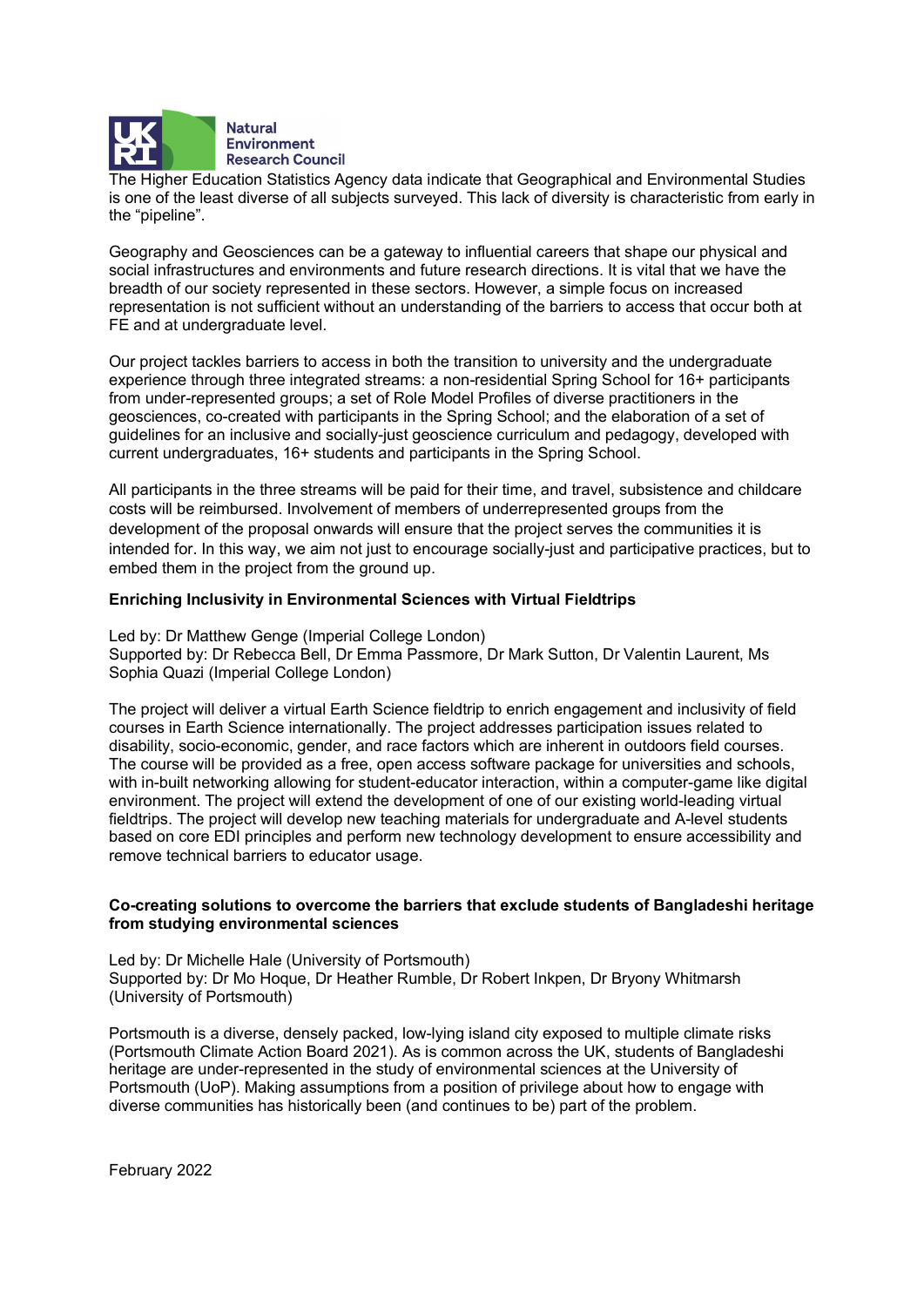

We will convene a two- day Environmental Jam to co-create understandings that inform solutions to enable shared exploration of the barriers that exclude students of Bangladeshi heritage from studying environmental sciences. The Environmental Jam will have an emphasis on using creative methods (song, animation, street art, etc) to build new ways of understanding and communicating about environmental challenges in Portsmouth and Bangladesh. As meaning is co-constructed by participants, it also decolonizes both the outcomes of the learning and the pedagogic process itself. The Jam will provide a platform to exchange and develop proposals to overcome the exclusion experienced by students of Bangladeshi heritage from studying environmental sciences. Learning will be shared by Jam participants within the local and national environmental sciences and Bangladeshi communities to ensure local impact and to promote national scale-up.

# Increasing accessibility, diversity and inclusion in environmental science degree programs Led by: Dr Leanne Hepburn (University of Essex)

Supported by: Professor Alex Dumbrell (University of Essex)

The environment sector is the second least diverse sector for employment, with fewer than 1% of individuals identifying as a non-white ethnicity. Yet, in addressing the key challenge the environment sectors faces – solving the climate and biodiversity crises – a more diverse opinion base is likely to drive better and more inclusive decision making and potentially will identify novel (especially societal) solutions that have previously not been considered. However, we first need to engage with underrepresented young people to support and encourage access to environmental degree programs.

We will work with In2science, UK (a charity working towards diversity and inclusion in STEM) to provide opportunities to underrepresented groups of 15-17 year olds to attend inspiring local environmental placements and work with researchers and role models within our School. We will use the specific EDI challenges facing the environmental degrees in the School of Life Sciences as an ideal model system that can be expanded to other HEIs. Our School has above average BAME representation on non-environmental bioscience degrees (63%; average entry demographics 18/19- 20/21), with consistent levels of 1st generation enrolment and students from similar socioeconomic background regardless of ethnicity across degree schemes. Thus, providing an ideal case study which controls for School/University effects, and social/financial status. We will challenge the environmental belief paradox and provide empirical evidence as to why, specifically in London, UK, non-white ethnic minority young people are less likely to choose to study an environmental degree than their white peers.

## Enabling equitable cultures of knowledge and practice in physical geography and environmental sciences<br>Led by: Dr Naomi Holmes (Sheffield Hallam University)

Supported by: Professor Nichola Thomas (University of Exeter)

This project seizes the moment of the publication of the new QAA UK Subject Benchmark Statement (QAASBS) for Geography Undergraduate courses which, for the first time, explicitly sets expectations about EDI and decolonial thinking into the Geography curriculum. We will support the community, across departments and career stages, to embed decolonial and EDI measures into the praxis of knowledge production and departmental cultures, and to adopt pedagogical tools and resources addressing decolonising the curriculum and inclusive practices.

Studying geography is a direct pathway into an environmental sciences career. While there is evidence of change in who studies geography in schools (particularly at GCSE) there remains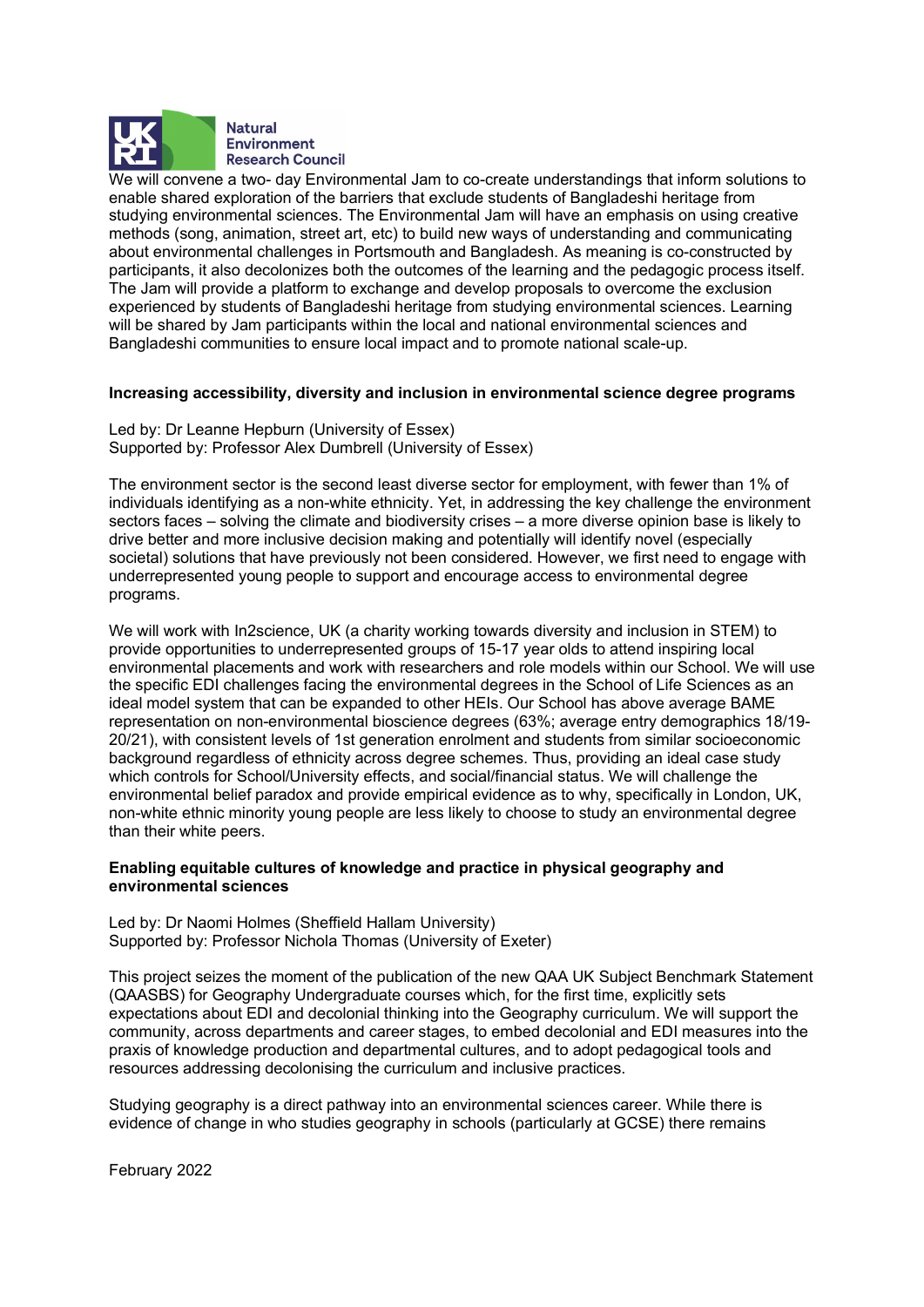

significant underrepresentation, particularly in terms of BAME groups (which is more pronounced in physical geography); with special challenges in the context of fieldwork for those with disabilities, people identifying as LGBTQ+, and people experiencing economic disadvantage. While it is one of the most gender-balanced subjects at school, this is not the case in more senior ranks.

The roots of this systemic marginalisation lie in the histories of colonialism, which is systematically tied to geography as a discipline rooted in colonial science. The relationship between making transformative EDI practices and calls to decolonise the discipline are entangled. This project tackles this challenge for physical geography, acknowledging physical geography has been slower to address the ways in which cultures of colonial science continue to shape contemporary knowledge systems, practices and exclusions.

# A scientist just like me – portraits of scientists working in the Environmental Sciences Led by: Professor Dudley Shallcross (University of Bristol)

Supported by: Dr Anwar Khan (University of Bristol)

A scientist just like me is a project set up by the charity the Primary Science Teaching Trust. The project is designed to inspire young learners to consider science as a career by presenting role models to them who share similar characteristics and is directed towards groups that are commensurate with EDI. 60 research scientists were recruited in the first cohort and their research, what they like about the work they do, the journey they went on to get to this point in their career, what a scientist like them needs in terms of characteristics and qualifications, as well as other interesting information are all captured in an easy to read portfolio (see

https://pstt.org.uk/resources/curriculum-materials/ASJLM). The second cohort for this project is being recruited and a focus on environmental sciences has been agreed with PSTT if this project is funded. About half (~ 30) of the first cohort work in the environmental sciences and so there is already a significant group of scientists to work with. The contrast with other disciplines is important. The 30 will be interviewed to determine in more detail their journey, identify barriers, how these were overcome and provide case studies to demonstrate ways to develop an EDI enhanced cohort of environmental scientists and celebrate their contributions to their fields.

The PSTT project we will invite scientists from NERC centres, the Met. Office, Environment Agency, UK HEI environmental research groups to take part in the project providing material for the second cohort of portfolios

## Using virtual fieldwork tools to support EDI initiatives by strengthening (not replacing) in-

person fieldwork activities in the environmental sciences Led by: Dr Derek McDougall (University of Worcester) Supported by: Dr Simon Hutchinson (University of Salford), Dr Lynda Yorke (Bangor University)

Fieldwork is a defining characteristic of most taught programmes in the environmental sciences. However, there is a growing realisation that traditional approaches can exacerbate broader equity, diversity and inclusivity issues within these subject areas. Strategies for making fieldwork more accessible and inclusive have been proposed by various workers. Unfortunately, the potential of virtual fieldwork to support EDI initiatives by supporting (not replacing) in-person fieldwork has been overlooked by most researchers. This project seeks to redress this.

Firstly, we propose to collate and disseminate (via workshops, web resources) case studies to illustrate the advantages of using virtual fieldwork to support real fieldwork for EDI purposes. For example, students with disabilities (seen and unseen) can greatly benefit from being able to explore virtually a field site before and after real fieldwork. The use of guided virtual field trips can also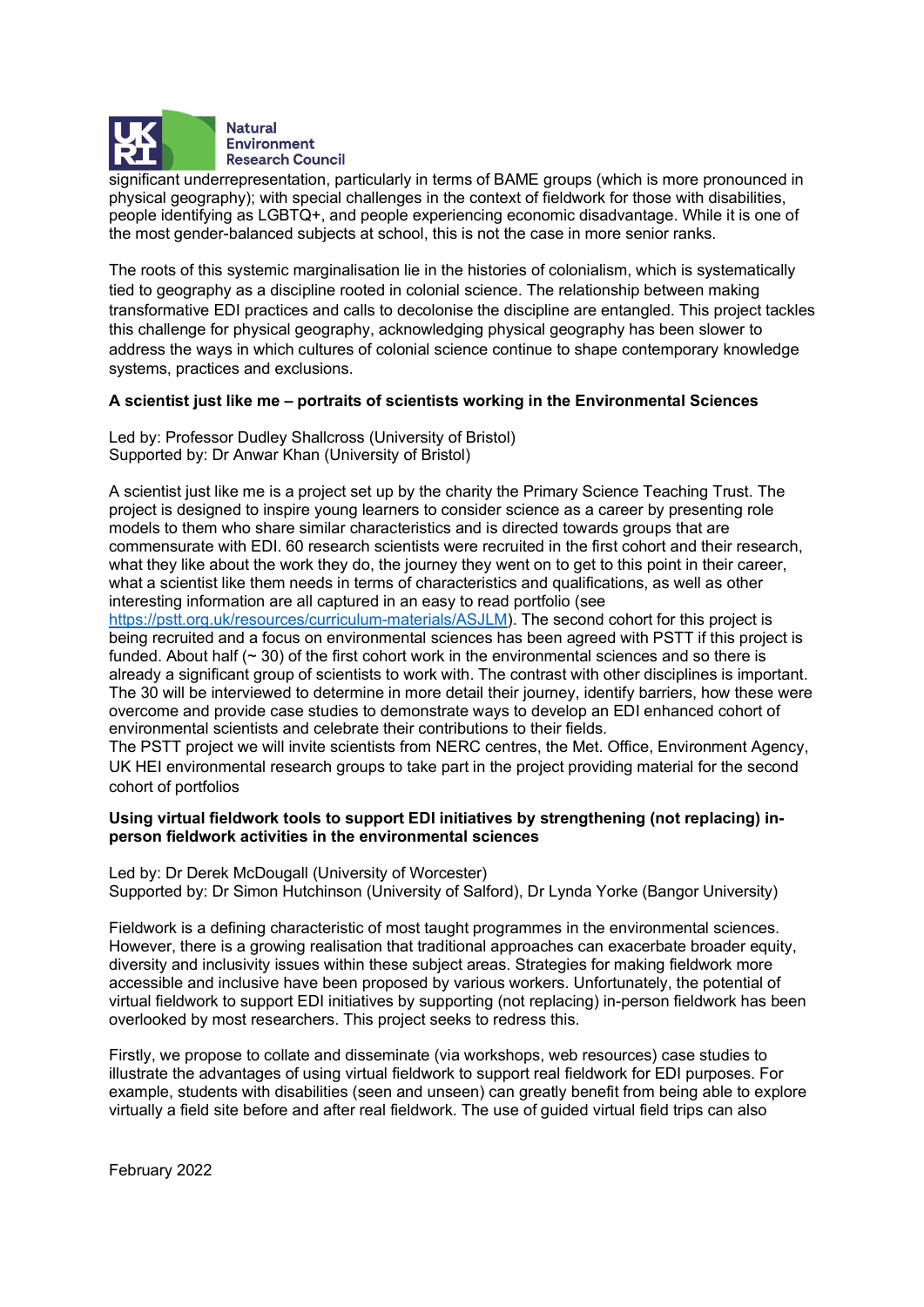

provide outreach to under-represented communities (e.g. BAME) in schools and the wider community.

Secondly, we will develop an accessible 'how to' toolkit, as well as mechanisms to support networking and collaboration for the sustainable development of these resources. A complete stepby-step, virtual field trip will also be developed and shared as a pragmatic project legacy to facilitate widening the use of virtual field work tools for great inclusion.

These resources support and empower colleagues by enabling them to design and create their own resources.

## Evaluating perceptions of job roles in marine research and raising awareness of digital

twinning of the oceans to promote diversity and inclusivity in the marine sciences<br>Led by: Dr Anna McGregor (University of Glasgow) Supported by: Professor Carol Robinson, Dr Gillian Damerell (University of East Anglia), Dr Chelsey Baker (National Oceanography Centre), Mr Ben Fisher (University of Edinburgh), Dr Cecilia Liszka (British Antarctic Survey)

This proposal intends to investigate perceptions about the requirements for field-based work in marine science and increase awareness of digital twinning as a way of improving access to this discipline for individuals from historically underrepresented groups.

Fieldwork is often perceived to be a requirement throughout marine science, and offshore fieldwork is typically a way of gaining experience to be competitive in this discipline.

However, because of the close confines of a ship or research station and the time spent away from home, this experience can be limiting to those from diverse backgrounds, particularly related to ethnicity, disability, gender identity and socio-economic characteristics, and those with caring responsibilities.

This proposal seeks to gather evidence about the perceptions of fieldwork as a requirement for a career in marine science and will raise awareness of the opportunities to participate in remote fieldwork via digital twinning. We then will bring together scientists from both field-based and nonfield-based job profiles for a roundtable discussion to raise awareness about the equal importance of both types of roles and generate a memorandum of understanding that outlines the trajectory of this work and commitments by scientists.

The results of both evidence-gathering and roundtable discussions will then be added to a short, self-guided interactive course on data twinning so that established scientists are aware of this perception, can find data twinning alternatives to create opportunities and learn about examples of practice to increase inclusivity for individuals unable or uninterested in fieldwork to still pursue a career in marine science.

#### Addressing overlooked risks faced by researchers from marginalised groups undertaking fieldwork and proposing evidence-based changes to institutional policies<br>Led by: Dr Zarah Pattison (Newcastle University)

Supported by: Dr Louise Mair, Dr Tina Sikka, Professor Peter Hopkins (Newcastle University)

Field-based environmental sciences (FBES) are key to data provision across a range of disciplines and are valuable for engaging with varied communities and landscapes. Recent years have seen an increase in the reporting of risks associated with FBES, many by researchers with marginalised identities (gender, race, ethnicity, class, disability, sexuality) who experience disproportionate prejudice, harassment, and abuse in the field. Experience or fear of prejudice may deter marginalised groups from engaging in FBES.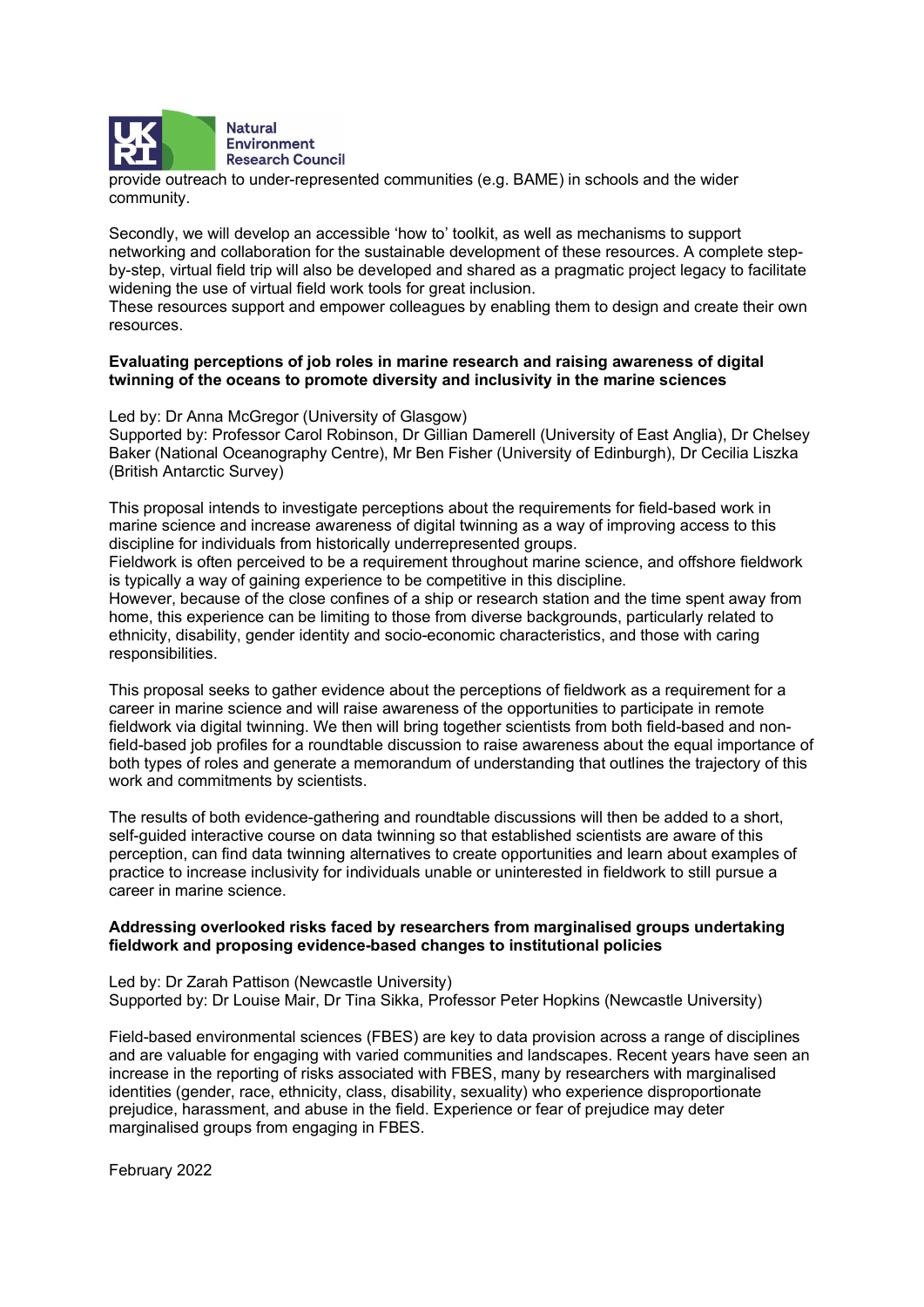

Existing risk assessments fail to mitigate these risks by not adequately considering the abuse faced by marginalised groups. Although institutes have some risk mitigation strategies in place, these are not consistently applied across research institutions and can meet with financial constraints from funding bodies, meaning they are not implemented. Fair and equitable access to gathering data in the field is absent, and best practice protocols to reduce risks to all wishing to participate in FBES are required for everyone in society to undertake FBES safely.

This project will highlight overlooked issues surrounding the inclusion of marginalised groups in environmental sciences and propose evidence-based changes in policies with regards to fieldbased research. Our objectives are to identify best practice in FBES, assess FBES policies across UK institutions, raise awareness of these EDI issues with the wider FBES community, and recommend policy changes to ensure opportunities for- and safety of- marginalised groups in FBES. By identifying issues and informing polices, we can reduce barriers facing marginalised groups, to ensure their inclusion is maximised, promoting diversity in FBES.

## Understanding the lived experiences of neurodivergent early career scientists in order to create neurodivergent inclusive workplaces for environmental sciences Led by: Professor Katherine Sang (Heriot Watt University)

Supported by: Dr David Woolf, Professor Teresa Fernandes, Assistant Professor Clayton Magill (Heriot Watt University)

Inequalities in science careers are well-known, particularly in relation to the under-representation of women. However other stands of inequality, including disability, remain poorly understood and accounted for. It is therefore difficult for universities to develop strategies for more accessible and inclusive careers across the natural and environmental sciences. Previous research has suggested that disabled scientists at the early career stage (PhD to postdoc, postdoc to first lectureship) are particularly concerned at a perceived lack of career opportunities, including inaccessible laboratories and field work sites, but also general access to facilities and adequate means of engagement, which often are not understood and addressed.

This project aims to address this gap by undertaking a series of workshops with neurodivergent early career researchers to understand the challenges they have faced (and still do), and to co-design a set of strategies for more neurodivergent research careers across the remit of the environmental and natural sciences. Central to the project is ensuring that neurodivergent researchers are able to participate in the research in a way which most accommodates their needs. As such there will be synchronous and asynchronous methods to account for impairment effects such as fatigue, sensory overload and social anxiety. The project is rooted in the social model of disability which recognises that neurodivergent researchers are disabled by neurotypical working environments. The codesigned strategies will be disseminated via mixed media, including a report and a video of the project findings ensuring that findings are presented in an accessible manner.

### Challenging individuals, evolving teams and changing cultures to showcase environmental science research careers as open to all<br>Led by: Dr Kathrine Yates (University of Salford)

Supported by: Dr Danielle Hinchcliffe, Professor Angela Lee, Dr Richard Armitage, Dr Robert Jehle, Dr Ursula Hurley, Mr Luke Dudley, Mrs Susan Clark, Ms Tara Leach (University of Salford), Dr Thomas Smyth, Dr Robert Allan (University of Huddersfield), Dr Kathryn Arnold, Dr Tamsyn Kiss, Dr Marco Sakai (University of York)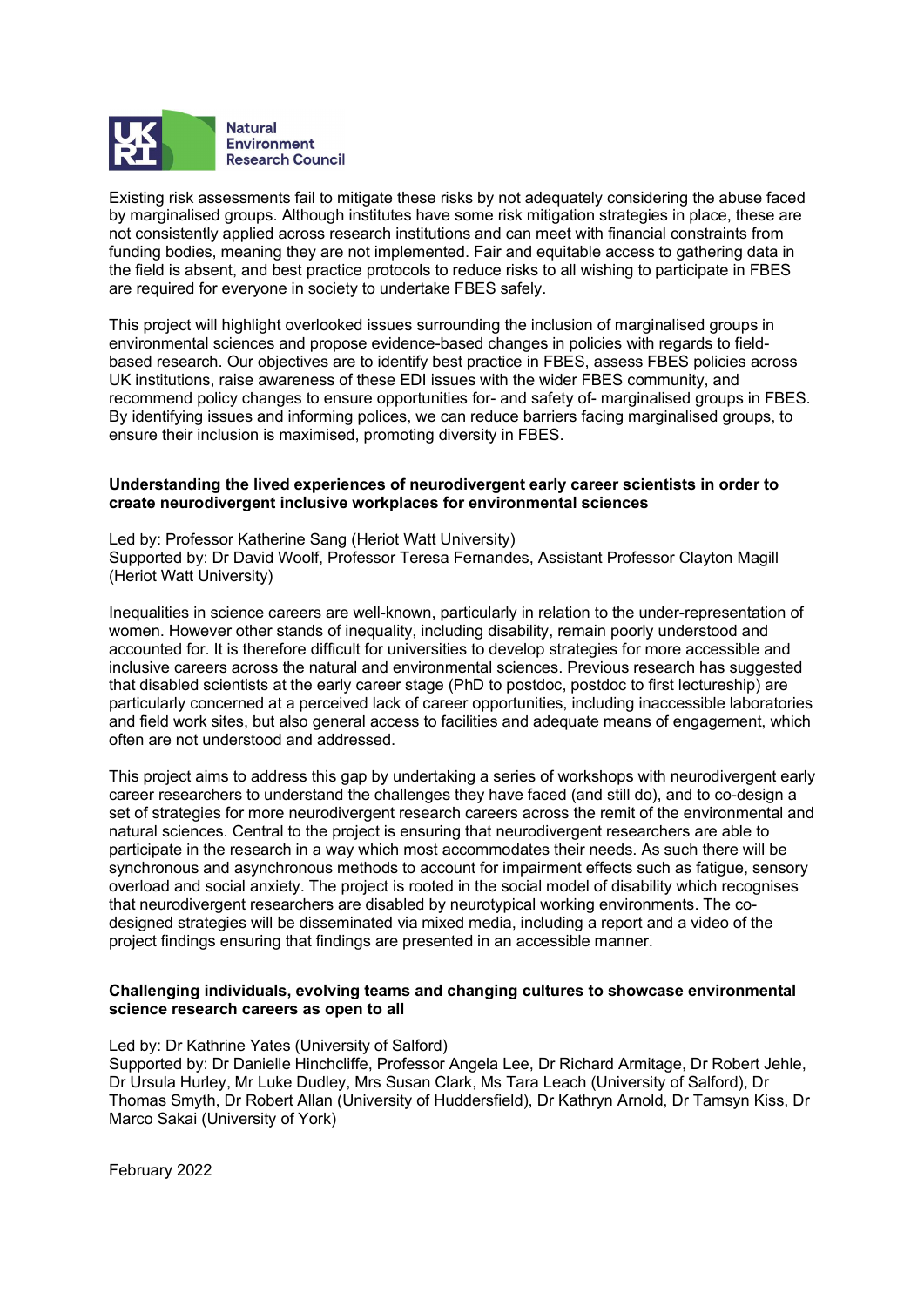

 Our Vision is of HEIs that actively portray diverse Environmental Scientists' identities, providing access to a variety of role models and encouraging students to see environmental science research careers as open to all. Currently academic teaching staff on Environmental Science programmes are overwhelmingly White and this lack of representation is compounded by known biases in academic publishing that favours White authors.

Whilst changing the composition of university departments and reducing the Whiteness of Environmental Science is the goal, it will not happen quickly. Immediate efforts are needed to both challenge the status-quo and showcase the diversity that does exist.

Our aim is to address the current lack of representation and diversify the Environmental Scientist Researchers that university students experience. People make change. Thus, we are focusing on people with a two-pronged approach: motivating change through disruptive intervention and providing resources to accelerate change. Resources will include: searchable database of selfidentified Black Asian and Minority Ethnic environmental scientists; research case studies for teaching; invited speakers (filmed); researcher profiles and other short films. Concurrently, these resources will raise the profile of environmental scientists from minoritised groups. All resources, including database and workshop report, will be made freely available to facilitate enhanced diversity across the sector.

Success will be deep, permanent change within individuals, a legacy that far exceeds individual operational or procedural initiatives. These impassioned individuals will go on to set the tone within teams and organisation, to advocate for more diverse cultures, promote BAME researchers and encourage use of diversification resources.

#### Digital technologies to open up environmental sciences

## High resolution 3D virtual geological outcrops, increasing accessibility to geological field skills<br>Funded through: EDI Digital Sprint

Led by: Dr Anne Jay (Open University) Supported by: Dr Marcus Badger, Dr Victoria Pearson (Open University)

Traditional geological fieldwork involves studying outcrops of rock in physical landscapes. Despite recent acceptance by many that field skills are a barrier to inclusion traditional fieldwork remains recognised as an important part of geological education and understanding, for students, professionals, and researchers.

However, fieldwork in the real world can be:

- impossible or difficult for many with disabilities (physical, mental and emotional)
- inaccessible or impractical for those with caring responsibilities
- in isolated or remote locations that demand substantial travel and unequally exposes participants to risk
- expensive

Virtual outcrops or field work should be able to overcome these barriers, but current virtual outcrops fail to replicate an authentic field experience, and do not take full advantage of a digital environment because they are either a passive video, a single 360 degree image, or a low-resolution 3D field area that the student can move around in. The problem with these is that although gross structure is visible, they lack the multi-scale experience essential to geological field work as zooming is possible but limited by the resolution of the original.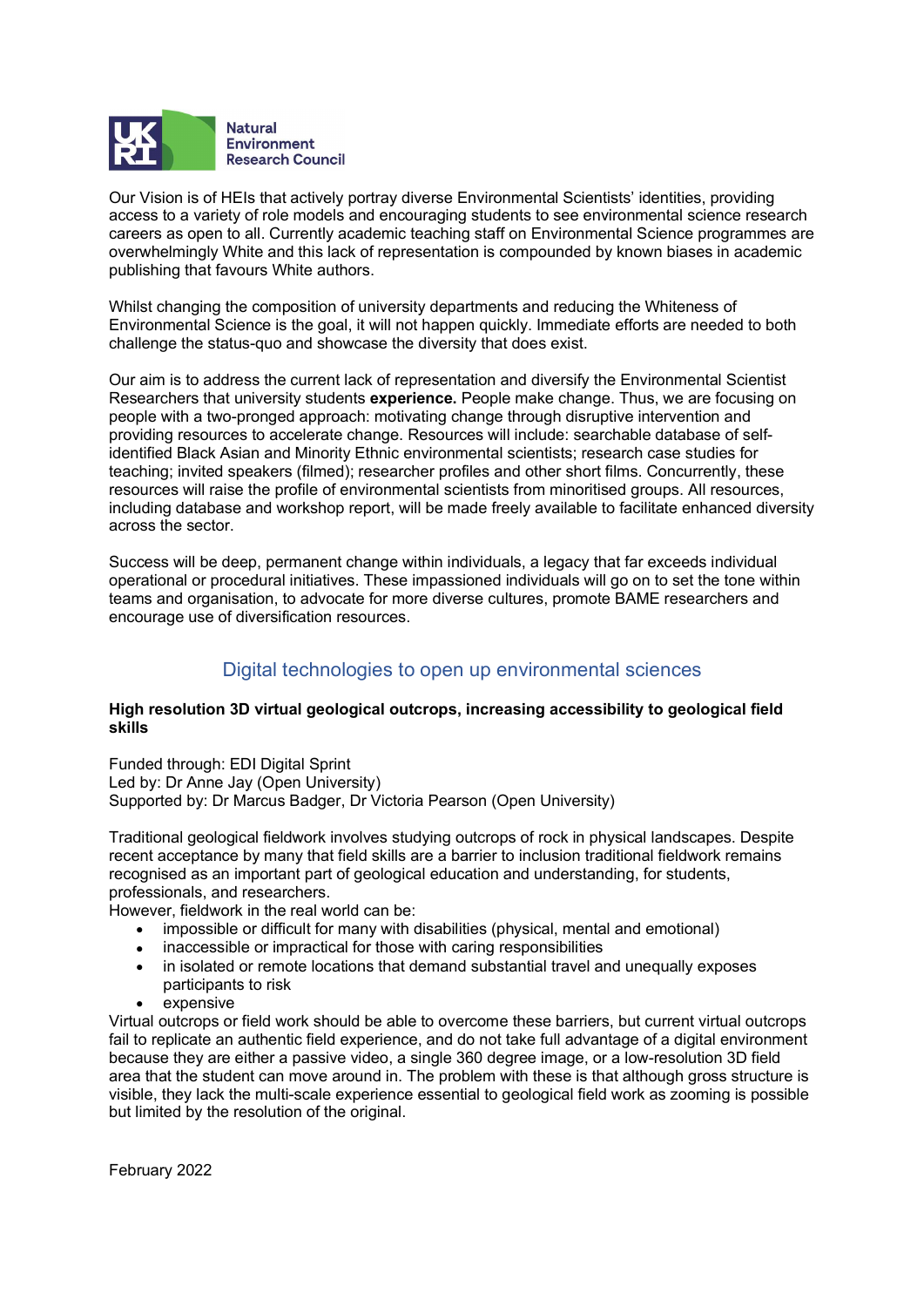

This project will pilot the development of a true multi-scale digital landscape for field learning. Multiple overlapping photographs can be turned into a 3D version of a geological outcrop. By creating multiple versions of these at different scales it will be possible to create a single digital 3D outcrop that allows seamless zooming right into the rock face so the rock type can be identified. Integrated with high quality teaching material these outcrops can allow anyone to experience realistic fieldwork from outcrops all over the globe

## 'FindAScienceBerth': connecting underrepresented groups in marine science with available berths on scientific research vessels<br>Funded through: EDI Digital Sprint

Led by: Dr Anna McGregor (University of Glasgow)

Supported by: Dr Katharine Hendry (University of Bristol), Dr Katrien Van Landeghem (Bangor University), Dr Alice Marzocchi (National Oceanography Centre), Ben Fisher (University of Edinburgh), Madeline Anderson (University of Southampton), Dr Siddhi Joshi, Katie Sieradzan (Bangor University), Dr Sophie Fielding (BAS), Dr Eleanor Darlington (National Marine Facilities)

The Challenger Society for Marine Science (the UK's main professional society for marine science) recently conducted a survey of its members, revealing that of those surveyed 92% identified as being from a white background compared to 86%of the population of England and Wales, while 38% identified as female compared to 51% of the general population. This disparity in both racial and gender representation suggest that marine science is a discipline lacking in diversity, partially through lack of access to practical experience.

With the aim of breaking down that barrier to diversity, this project proposes to build a web-based add-on software application called 'Findascienceberth.com' (FASB) that advertises available berths on scientific vessels out width the current networks aware of these available positions. Because much of marine science is conducted from large, oceangoing and expensive research vessels, the ability to connect with this work from outside one of the limited number of marine science institutions is very valuable and would benefit potential participants looking to gain seagoing experience while working on other projects so that they may be better equipped to pursue a career in this discipline. After development of this application and integration with the existing software used to organise seagoing research vessels, this project will design selection criteria and a monitoring scheme to enable those from underrepresented or disadvantaged backgrounds to fill these available berths and have the chance of participating in research cruises.

In order to publicise the application widely, this project will organise and deliver three outreach events during the pilot phase of the project. The goal of these sessions is to raise awareness of FASB by providing details on the aims, structure and benefits of FASB and answering any questions that future users of the system may have. Successful participants on the project will be asked to write a personal account of their involvement, to be showcased to future applicants from diverse backgrounds and encourage them to consider a career in marine science.

GeoCoLab<br>
Funded through: EDI Digital Sprint Led by: Dr Rebecca Williams (University of Hull) Supported by: Dr Katherine Davies-Vollum (University of Derby), Dr Brian Thomas (Newcastle University), Dr Clare Bond (University of Aberdeen), Edward Lewis (British Geological Survey), Alice Butcher (The Natural History Museum), Dr Murina Raji (University of Hull), Dr Elliot Carter (Trinity College Dublin)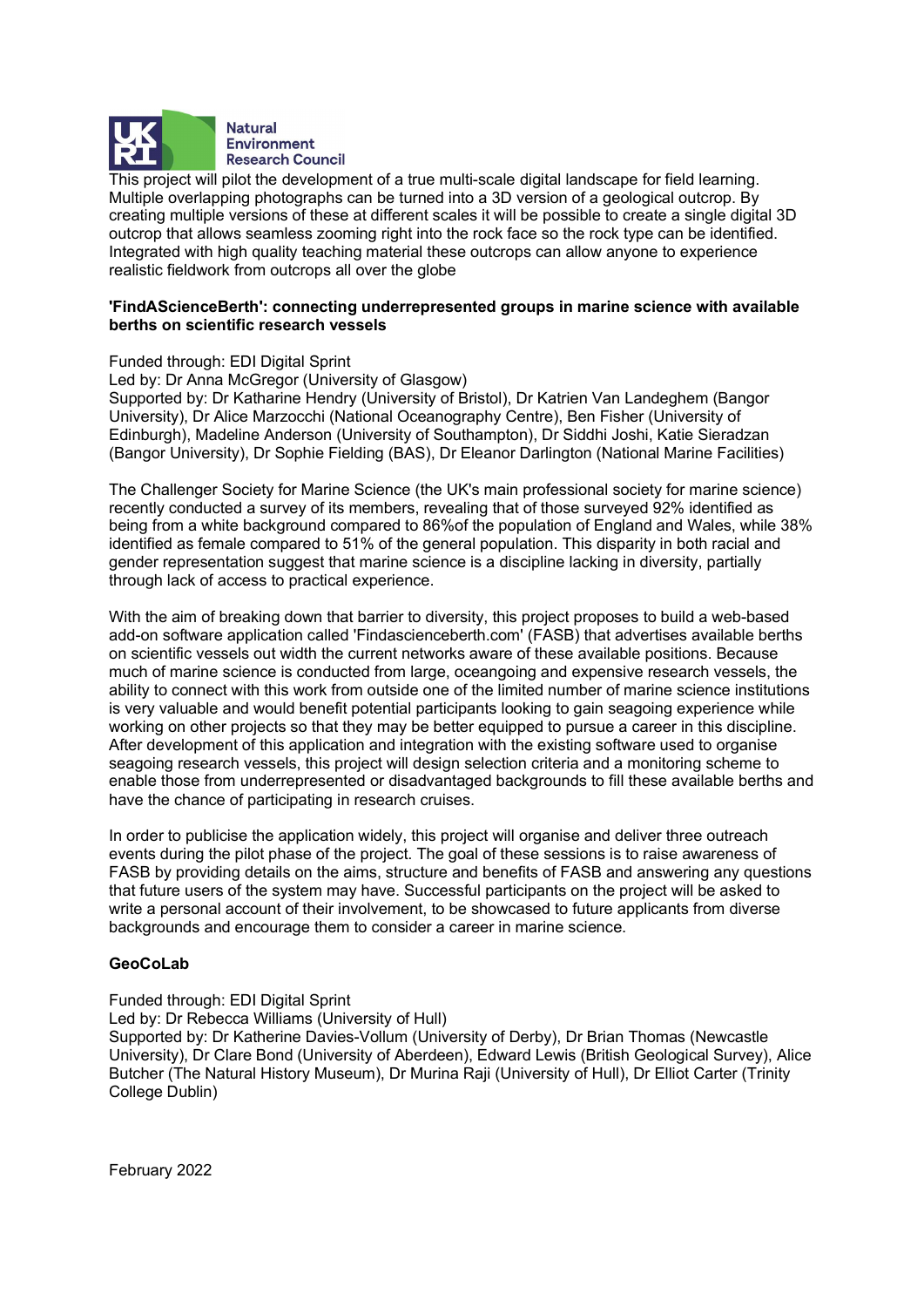

The foundations of a discipline shape the way in which knowledge is created, by whom, for what, and dictate who is allowed to generate knowledge. Geoscience as an academic pursuit was born from colonialism, allowing for Western knowledge and scientists to dominate the discipline. This manifests in a number ways. In the Global North, there is a lack of diversity in those who pursue geoscience research, and marginalised researchers struggle to access quality mentorship, funding, networks and opportunities. They are more likely to be prevented from career progression and development and ultimately, leave their geoscience careers. However, the Global North dominates geoscience knowledge production. Geoscience publications regardless of the country in which the study is based, are mainly authored by scientists in the Global North and men from the Global North are disproportionately awarded Society honours and medals. The end result being that geoscience research is created by and for a small subset of the global population (white, cisgender, straight, able-bodied men in the USA, UK and Europe).

Geoscience research is essential to solving society's grand challenges. These global challenges require global solutions. Much geoscience research relies on funding to access analytical facilities to create the most fundamental datasets. During the 2021 NERC Digital Sprint we investigated inequities (in the UK and globally) in access to these facilities and the creation of and publication of analytical geoscience research.

An analysis of a global database of geochemical research (PetDB) found that the USA, UK and Europe produced the largest research output, but predominantly on samples from other countries. Less than 30% of this research involved local researchers. We conclude that parachute science is observed in igneous geochemistry and leads to inequities in published

research in this field. In this project we will expand this analysis to all global geochemical databases. We infer that this is an issue in the broader field of analytical geoscience.

An online survey of geoscience researchers identified an 'access gap' to analytical facilities. We reveal that some groups have preferential access to analytical facilities and associated funding and that those with minority identities in the UK and those from the Global South are more likely to be excluded from access to analytical facilities. The 'analytical facilities

access gap' disproportionately affects both minority researchers in the UK and those in the Global South, and it goes on to negatively affect success and retention in research impacting diversity in geoscience. In this project we will expand the reach of our online survey to include a larger, international sample size.

Our proposed digital technology solution to this EDI problem is an online collaborative research platform that aims to reduce inequities in geoscience research by closing the identified 'access gap' in analytical geoscience research. GeoCoLab 'match-makes' underserved Geoscience researchers (e.g. unfunded ECRs; minority researchers; those from the Global South) who need access to analytical services, with Collaborating Laboratory facilities who have agreed to offer a quota of probono services. We will develop this platform with project partner the British Geological Survey. We will partner with UK analytical facilities, enabling those facilities to meet their own EDI strategic aims and opening new global collaborations.

GeoCoLab will lead to better support for currently underserved researchers, more equitable practises, greater representation of minority and Global South researchers in analytically-based geoscience publications, thus leading to better retention and recognition of historically excluded groups.

CULTIVATE Funded through: EDI Digital Sprint Led by: Dr Lynda Yorke (Bangor University) Supported by: Dr Simon Hutchinson (University of Salford), Dr Elizabeth Hurrell (University of York)